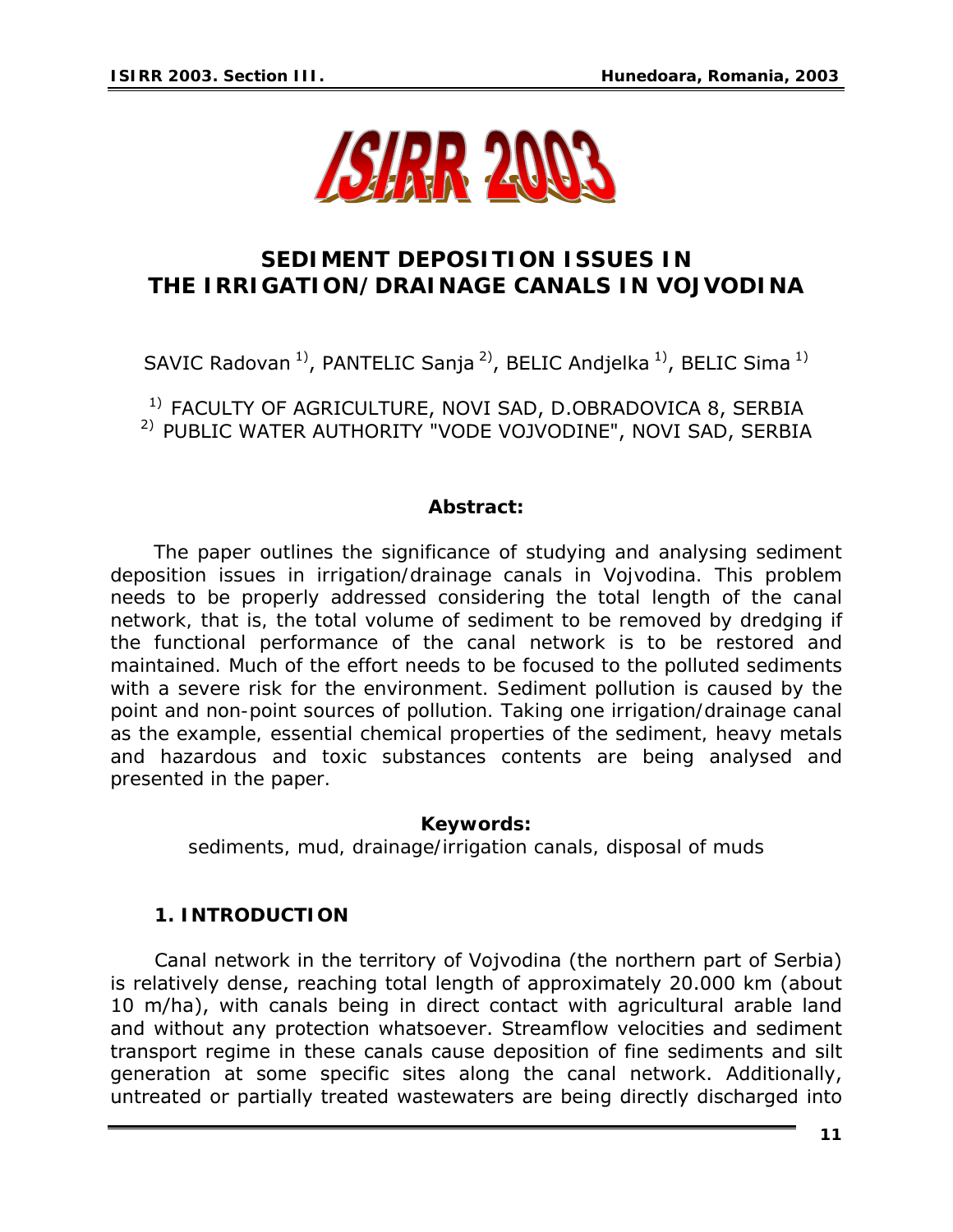these canals by about 300 recorded polluters; while diffuse discharges from agriculture in general, and in the region of Vojvodina in particular, may substantially contribute to non-point surface water pollution [6]. Under the said circumstances, the quantity as well as the quality of sediment in some canal sections are the obvious areas of concern. That is, according to the standards set by the Public Water Authority in charge for regular canal network maintenance the total volume of about 2 million  $m^3$  of sediment is to be dredged annually.

Deposition of sediment in the irrigation-drainage canal network is an undesirable, yet inevitable occurrence in the course of the use and operation of any canal network system. Apart from the sediment deposited in the bottom and consequently reducing the designed, basic purposes and the functional performance of the canal network as well as hydraulic works constructed on them, the physical, chemical and biological properties of these sediment deposits are becoming issues of more immediate concern. Nutrients contained in the sediments may adversely affect water quality and uses, intensify eutrophication and growth of vegetative cover in the canals, with no limitations regarding the disposal of dredged sediment in the surrounding areas, due to its favourable impact on soil properties and fertility. However*,* increased content of hazardous and toxic substances in the sediment, followed with further degradation of suspended solids due to accumulation of pollutants, raised concentration or synergic effects of the said substances, etc. can have serious impacts (toxic, pathogenic, carcinogenic, mutagenic, etc.) not only on the canal system but also on the environment in which dredging sediment is disposed and stored.

## **2. MATERIAL AND METHODS**

Apart from the fact that almost no field investigation works and studies in regard to sediment suspended in irrigation/drainage canals in Vojvodina have been carried out [1], there are still no generally accepted criteria related to sludge and sediment quality evaluation and clearly defined conditions for the disposal and storage of dredged sediment in most of the European countries [2], [3], [4]. For the purpose of pollution prevention and control and environmental protection, stringent legislation in the form of standards, criteria, norms, etc. may (and must) be introduced, calling for the classification of sludge and sediment as per the content of hazardous substances. Given the content of hazardous and toxic substances is below established limit values, such sludge and sediment could be stored and used (deposited and spread on the land) without any limitation. If, on the contrary, sediment concentrations exceed threshold limits, they are to be classified as hazardous waste requiring specific rehabilitation procedure involving disposal of the dredged material in special containers with previous treatment, if applicable [7].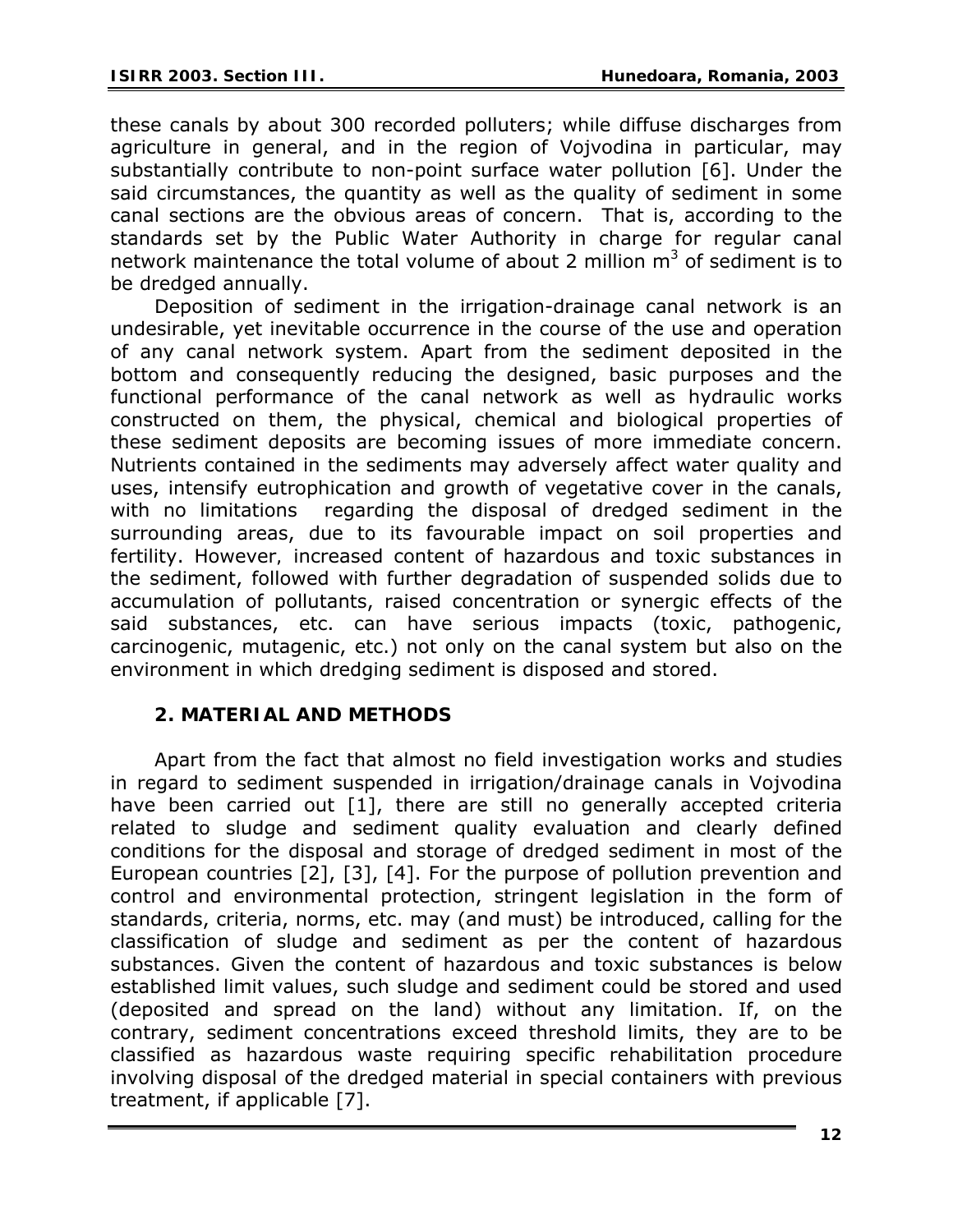Physical and chemical properties usually taken into account in various classifications for evaluating sludge and sediment quality are the following: sieving, dry matter content, organic compounds, heavy metals, total hydrocarbons, polychlorinated biphenyls and pesticides. The existing criteria are more or less consistent with regard to the relevant substances and matters the presence of which is to be determined, with some differences, however, with regard to the maximum permissible levels (MPL), i.e. limit values for permitted concentrations in sediment.

### **3. RESULTS AND DISCUSSION**

Suspended sediment in water bodies may contain, for the most part, necessary macro and micro nutrients, humus organic compounds and other ingredients improving properties of the soil onto which dredged sediment is to be deposited and spread. This referees particularly to the arable land, its texture and fertility, and consequently, to the yield and quality of the crops. Thus, reasons for the use of sediment on the land for agricultural purposes are more than obvious. It is clear that non-contaminated sediment may have positive impact on the land, and one of the basic principles calls for the incorporation of sediment in the land whenever possible. On the other hand, however, sediment may contain heavy loads of nutrients and other unwanted substances with harmful affects on the land, crops and public health. Great care and caution is, therefore, needed in handling and depositing sediment in the environment, as well as the introduction of restrictive measures in its application in agricultural sector, that is, in its spreading or injecting on the farmland.

| Sample         | Humus |       | P <sub>2</sub> O <sub>5</sub> | $K_2O$  |
|----------------|-------|-------|-------------------------------|---------|
| designation    | %     | $\%$  | mg/100g                       | mg/100g |
| M1             | 6.56  | 0.433 | 22.7                          | 36.5    |
|                | 4.66  | 0.307 | 42.5                          | 120.0   |
| M <sub>2</sub> | 3.40  | 0.225 | 26.8                          | 10.0    |
| D2             | 1.13  | 0.075 | 12.7                          | 13.5    |
| M <sub>3</sub> | 1.34  | 0.080 | 59.3                          | 31.0    |
|                | 2.77  | 0.183 | 147.0                         | 50.0    |

*Table 1. Basic chemical properties of sediment samples taken from the characteristic points along the Aleksandar canal* 

For the illustration purposes follow the results of the studies conducted in the Aleksandar canal in the vicinity of the town of Zrenjanin with the purpose of determining sediment properties. This irrigation/drainage canal is 9,5 km long, with the drainage basin gravitating towards the canal covering the area of about 4,000 ha, average width of the canal bottom is 2.5 m, depth from 2.5 - 3.0 meters and flow of about 1  $m^3/s$ . The basic purpose of the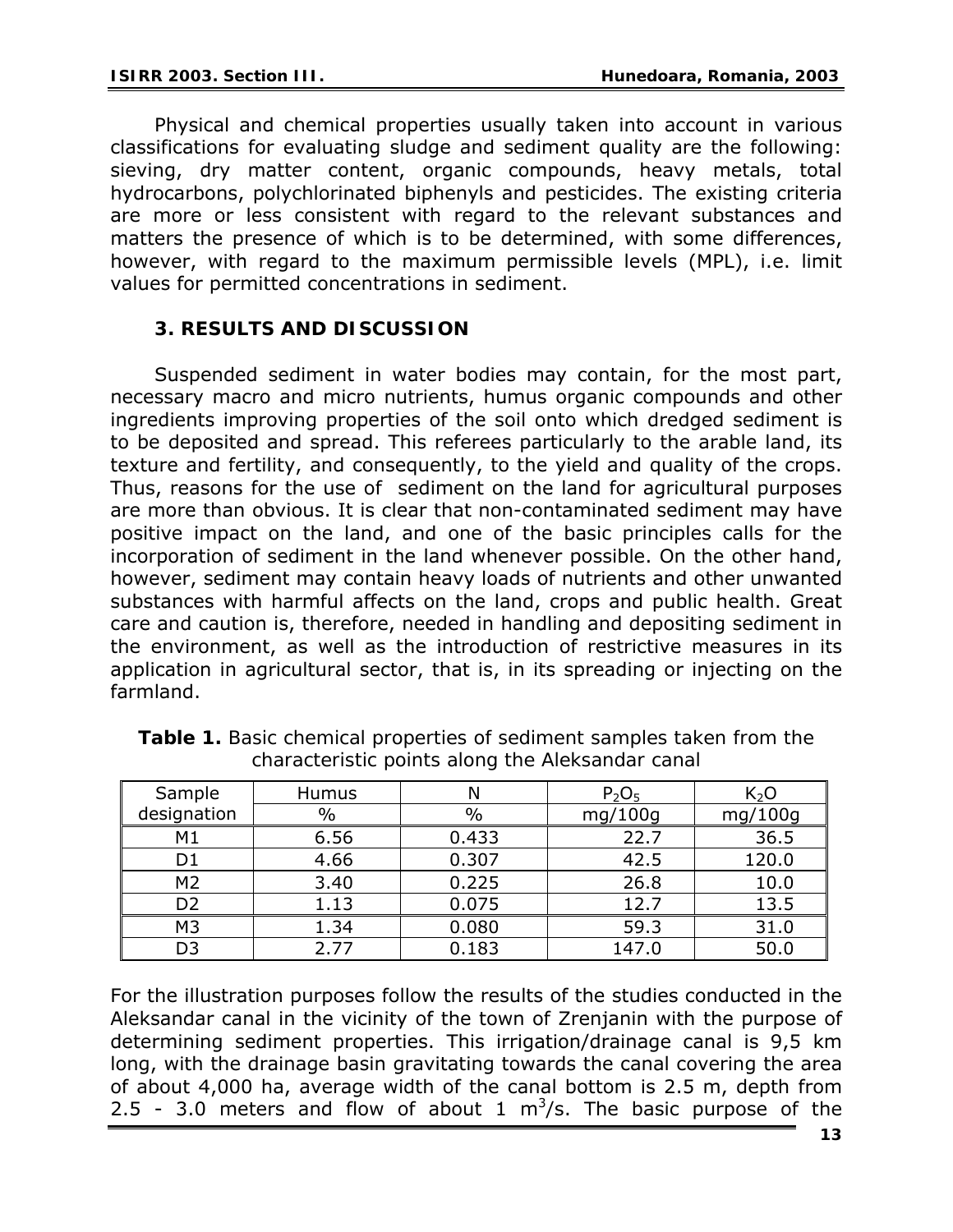Aleksandar canal is to drain excess surface and ground waters from the agricultural fields. The canal, which is located adjacent to the municipal industrial zone, receives industrial and urban wastewaters of different origin and conveys and discharges them to the final receiving water body- the river Begej [5].





*Fig. 1. Heavy metals content in sediment samples taken from the canal bottom (M), depots with stored sediment (D) in the Aleksanadar canal nearly Zrenjanin as compared to MPL from Regulation on permissible quantity of toxic and hazardous substances in the soil, Official Gazette of the Republic of Serbia, no. 23, 1994 [8]* 

In the course of 2001, samples were taken and analysed to heavy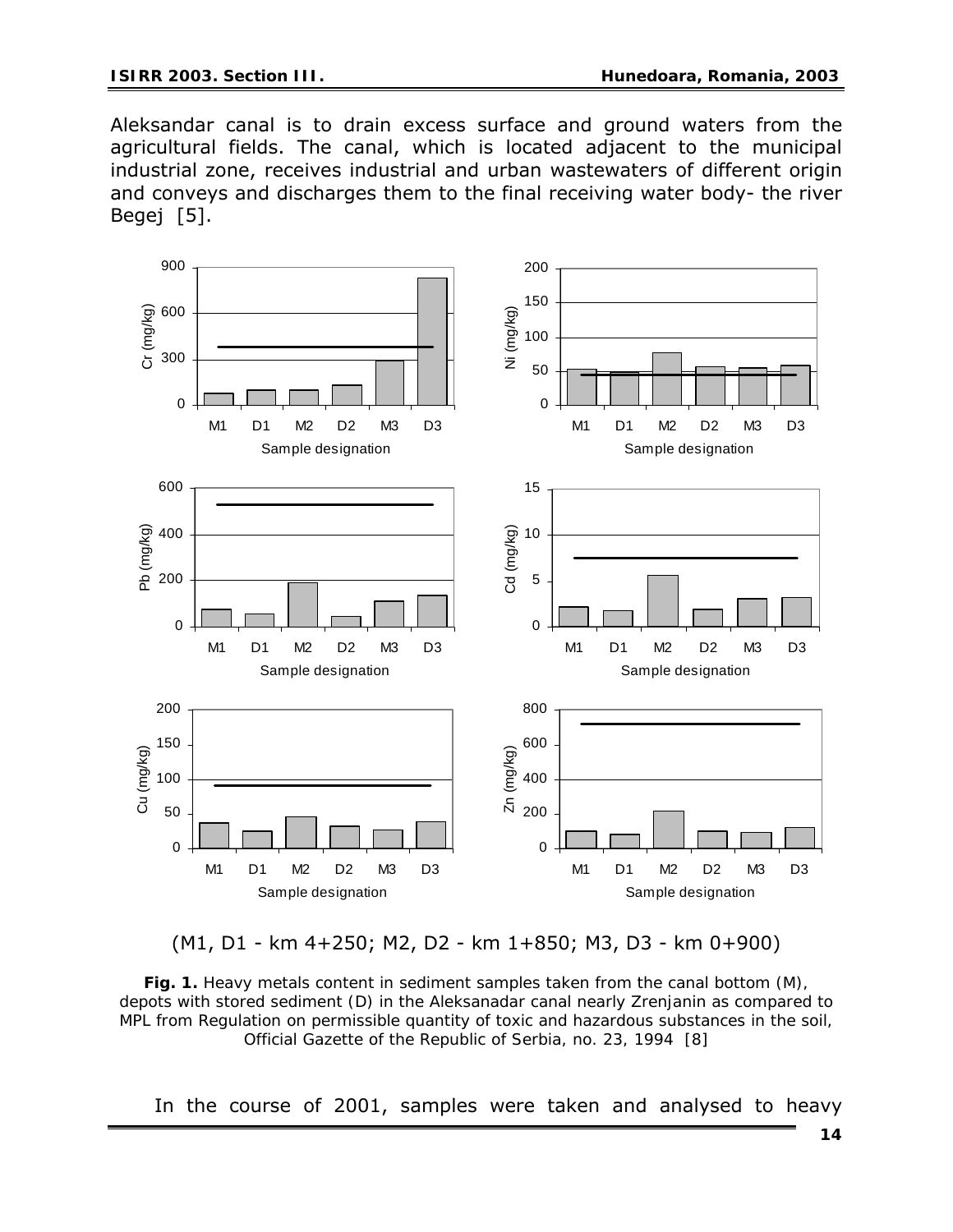metals content and other essential chemical parameters from one section of the said canal just before dredging, as well as from the old depots at which previously dredged sediment was stored. Microlocations of the taken samples are as follows: upstream before receiving water from the polluters (designated: M1 - sediment from canal, D1 - sediment from the depot; at km 4+250) - control sample, from the middle section just before municipal sewer system (M2, D2; km 1+850), and downstream after receiving water from the polluters  $(M3, D3; km 0+900)$ .

Conducted chemical analyses of the sediment samples indicate to increased content of humus, nitrogen, phosphorous and potassium, with concentrations in the samples as shown in the *Table 1*.

The analysis results also showed that taken sediment samples from the canal itself and from the sediment depots contained heavy metals - classified as toxic and hazardous. Some of the examined parameters were found in the concentrations exceeding threshold limits for sediment disposal in the environment (*Fig. 1*).

## **4. CONCLUSIONS**

Issues related to the sludge and sediment quality assessment, conditions under which suspended sediment may be dredged and stored or spread in the environment (particularly on the cropland) are to be treated and addressed as issues of immediate concern in our country, too (due both to the volume and the properties of sediments), with the trend of getting more prevailing in the coming period.

Sediment removal is an essential prerequisite for ensuring normal functional performance of the canal network as well as hydraulic works constructed on it; navigation and flowing capacity, etc.; and for enabling undisturbed operation of the municipal and industrial waste water treatment plants.

To this end, provisions and criteria under which sediment may be dredged and stored or used in agriculture are to be clearly defined and conformed. Special attention is to be devoted to the environmental, surface and ground waters protection, and before all, to the cropland, foodstuffs and food production protection. Plans and expectations in regard to sale and promotion of agricultural products from Vojvodina at the European marketplace could be implemented only if appropriate legislation governing this area is duly taken into account, such as EU Directive on the use of sludge in agriculture or the most recent document on sludge the implementation of which is to be expected soon.